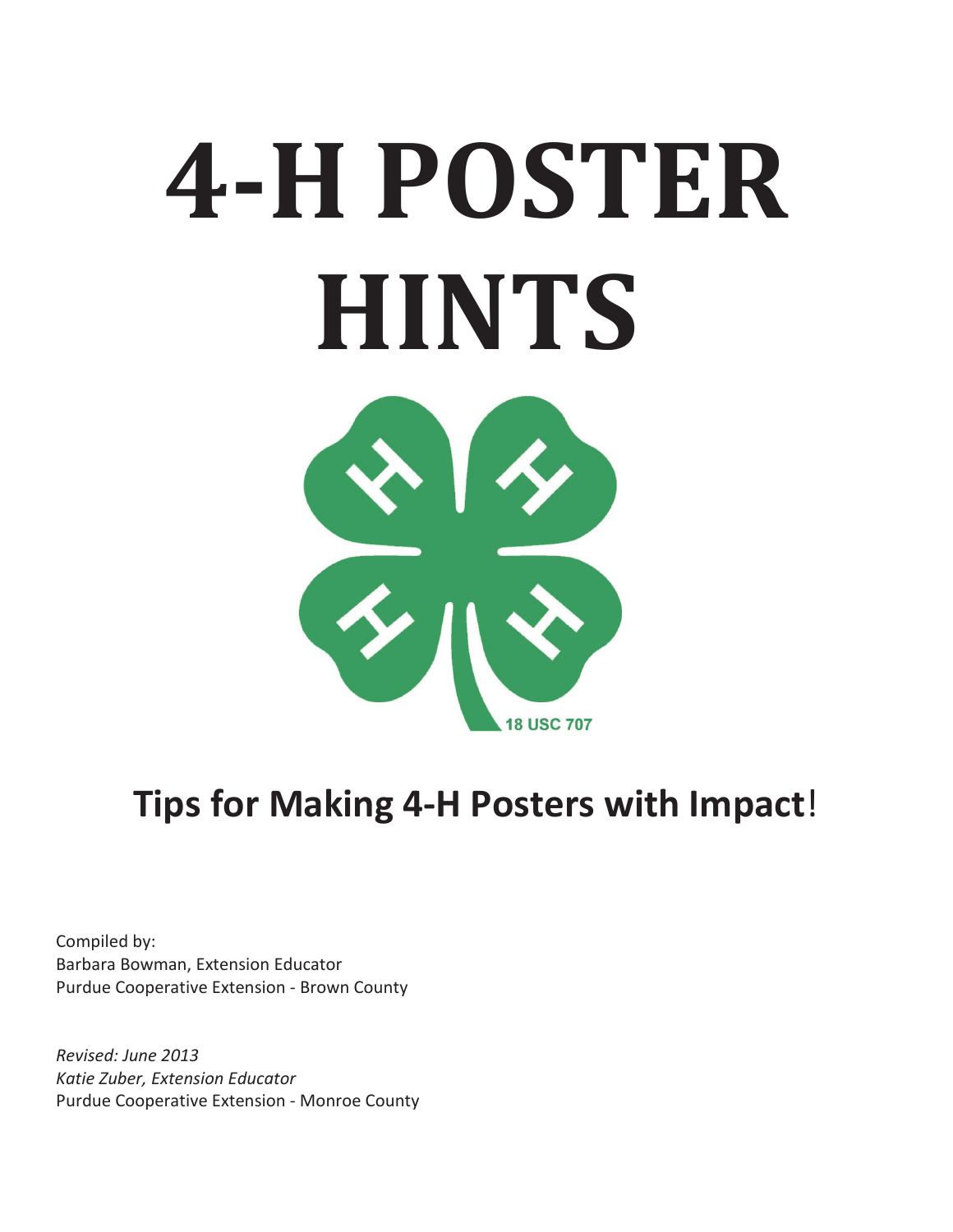## **4-H Poster Rules**

All 4-H poster exhibits (unless otherwise specified in project manual) must be 22" x 28" in size, *displayed horizontally,* and backed with a solid 22" x 28" *foamcore backing*.

- Plywood, masonite, or similar materials **MAY NOT** be used for poster backing (unless otherwise specified in project manual—i.e., small engines).
- Poster must be displayed horizontally. Vertical posters will be dropped one place.



All poster exhibits may be made on any color of poster board or suitable material (i.e., fabric, wrapping paper, etc.), and then be securely attached and mounted on the foamcore backing.

- $\triangleright$  It is best to use rubber cement to attach the poster board to the foamcore backing, as then the foamcore backing can usually be used again.
- $\triangleright$  Attaching the poster board or other material to the foamcore backing BEFORE you put anything else (pictures, labels, etc.) on the poster works best. If you do this, make sure you let it dry for a couple of days or the cement will retain moisture and ruin the poster.
- $\triangleright$  The foamcore backing itself can be used as the poster.

#### **The Extension Office has the correct size of foamcore backing, available for \$2.25 each.**

All poster exhibits should be covered with a clear plastic, acetate, or transparent covering to protect your exhibit and make it more attractive.

- $\triangleright$  Plastic sleeves available from the Extension Office
- $\triangleright$  Heat shrink plastic available at craft, hardware, and discount stores. Lay a sheet of plastic (approximately 28" x 34") on a hard surface. Place your poster (including foamcore backing) facedown and tape the plastic to the backside of the exhibit). The final thickness should be about ¼ to ½ inch.
- $\triangleright$  Do NOT use Saran Wrap!

#### **The Extension Office has plastic sleeves, available for \$1.00 each. The sleeves are the correct size to fit your poster board and seal at the one end.**

Every poster (except Minis) must have Velcro dots secured to the back of the poster.

- $\triangleright$  Use at least 8 circles per poster, placing dots in from the edge of the exhibit (outside the plastic sleeve) about 8 inches.
- $\triangleright$  Have the dots attached BEFORE bringing the exhibit to the fair. It takes about 12 hours to cure.

#### **The Extension Office has Velcro dots available for \$0.25.**

Each poster must have a label. The label should be placed in the lower right-hand corner of your poster. This is the information that is required (unless instructed differently in the project manual).

 $\triangleright$  Name; County; 4-H Club; Project; Division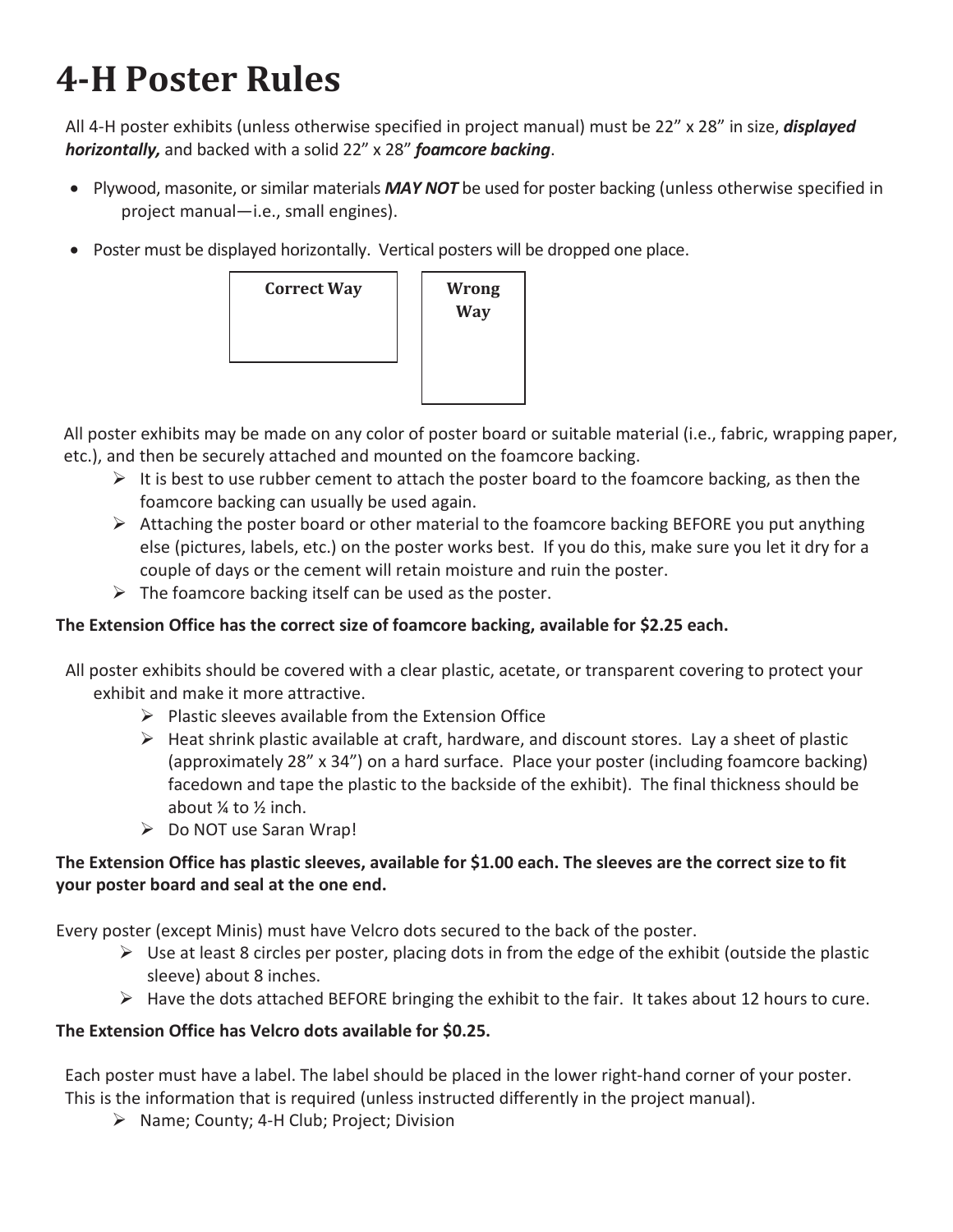## **Planning Your Poster**

- $\bullet$  Read the project manual
- Read your county project requirements in the Fair Book
- x Decide on a subject to express *ONE THOUGHT OR IDEA*
- x Look at the **WHO WHAT WHY HOW**
	- ¾ **WHO** is audience you wish to reach?
	- ¾ **WHAT** is the subject matter you wish to present?
	- $\triangleright$  **WHY** the purpose of the poster.
	- ¾ **HOW** to express your message.

*Only when you have clearly defined the answer to WHO, WHAT, and WHY can you proceed to HOW!*

- Select a **TITLE**. The title you choose would:
	- $\triangleright$  Identify the exhibit (tell content)
	- $\triangleright$  Short (limit it to 4-5 words)
	- $\triangleright$  Simple (use short, simple words)
	- $\triangleright$  Attract attention

Personal - "Your Food Dollars" *Action* – "Make Your Own Belt" *Question* – "How Well Are You Fed?" *Catchy* – "Freeze Food for Fresh Flavor"

- x Plan an *ARRANGEMENT* to:
	- $\triangleright$  Attract and interest the viewer
	- $\triangleright$  Provide good balance formal or informal
	- $\triangleright$  Be simple, neat, clear, interesting, and in good taste
- Influence the **VIEWER'S EYE** by:
	- $\triangleright$  Direction the objects or figures face. The eye should lead in and around the display not out of it.
	- $\triangleright$  Keeping heavy materials from coming too close to top, bottom, or sides of the poster.
	- $\triangleright$  Sequence of information. The eye moves from one object to the next in logical order.
	- $\triangleright$  Pull of directional line. Attention is directed to specific objects in the display. Use devices to pull groups together (lines overlapping, color repeats, etc.).
	- $\triangleright$  Amount and arrangement of contrasting areas. A pattern of lights and darks leads the eye in a given direction.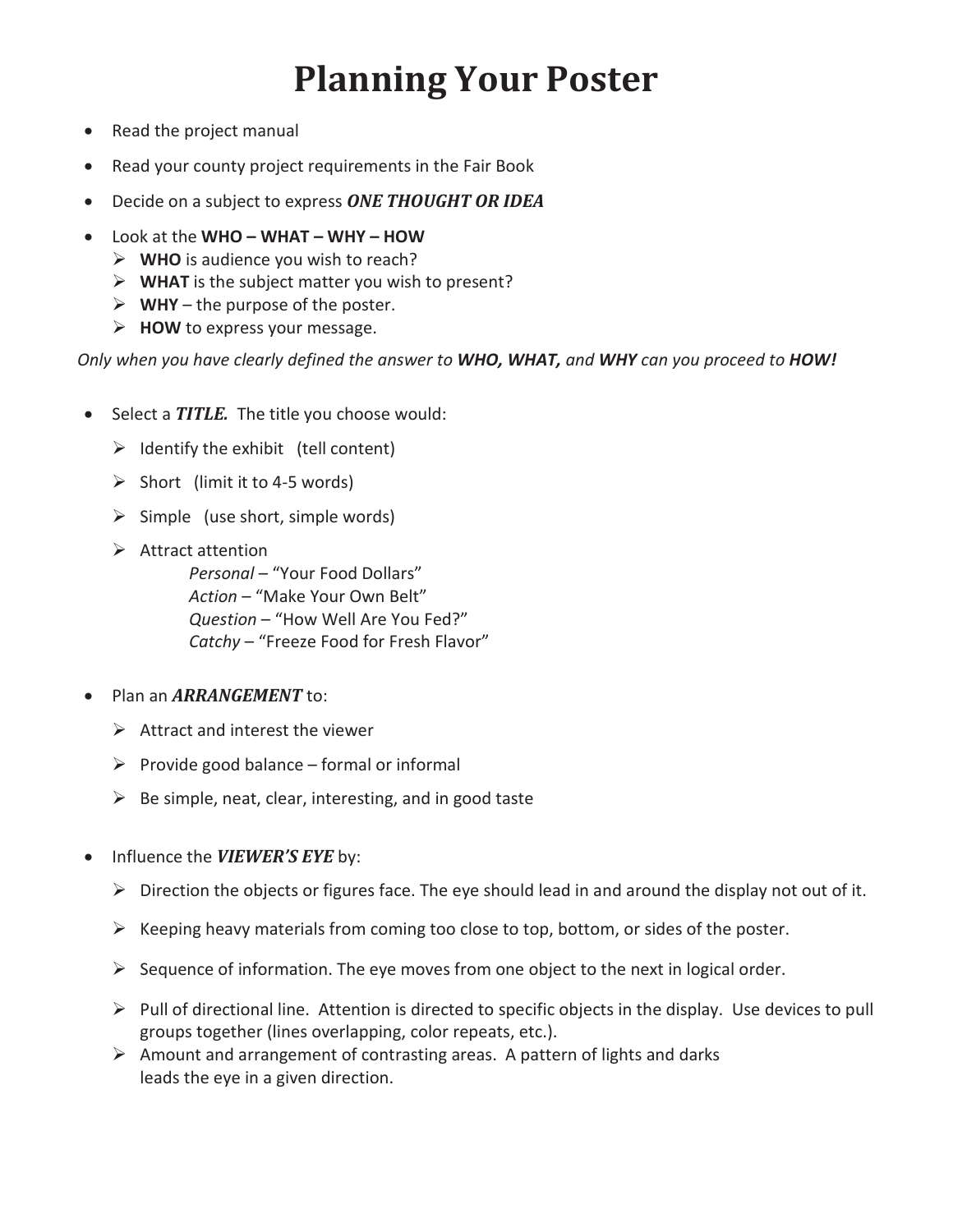## **Effective 4-H Posters**

#### *Your poster needs:*

#### **APPEARANCE**

- Simple not too much information on one poster
- $\bullet$  Can be read at a glance
	- $\triangleright$  Specific main idea
	- $\triangleright$  Brief wording, short and to the point
- $\bullet$  Title is short, simple, and catchy
- Title may suggest a theme (refer to project manual for required themes)
- Arrangement is well-designed
- Framing or border is done within the 22" x 28" poster dimensions

#### *Your poster should be*:

#### **ATTRACTS INTEREST**

- Attracts attention immediately
- Contrast-- unusual lines, shapes, and textures (color & design)
- Good use of color (in background, objects, & lettering)
- Display is attractive and shows creativity

#### *Your poster should be*:

#### **HOLDS INTEREST**

- Idea expressed well
- $\bullet$  Conveys a message
- Tells the message accurately and completely
- **•** Message--expresses *only one idea* in each poster

#### *But you have to remember the*:

#### **WORKMANSHIP**

- Soft pencil (no. 2) can be used to make guide line marks which are easily erased (art gum eraser)
- Items must be securely attached or mounted to poster board or background material
- Lettering
	- $\triangleright$  Use a guide line or ruler for consistency and neatness
	- $\triangleright$  Lettering should not be crowded onto poster
	- $\triangleright$  Use plain, bold lettering and lines
	- $\triangleright$  Lower case letters are more easily read than capitals
	- $\triangleright$  Horizontal letters are easier to read and design than vertical letters
	- $\triangleright$  Be sure your lettering is large enough to be seen
	- $\triangleright$  Do not mix colors in a message. Keep letters all one color.
	- ¾ Various **types of lettering** can be used. Gummed letters, cutout letters, pressure-sensitive transfer letters; as well as letters in felt, paper, cardboard, plastic, metal, or wood are available at bookstores and office supply stores.
	- ¾ Your local bookstore or office supply store should carry **lettering aids** such as rubber stamps and lettering stencils.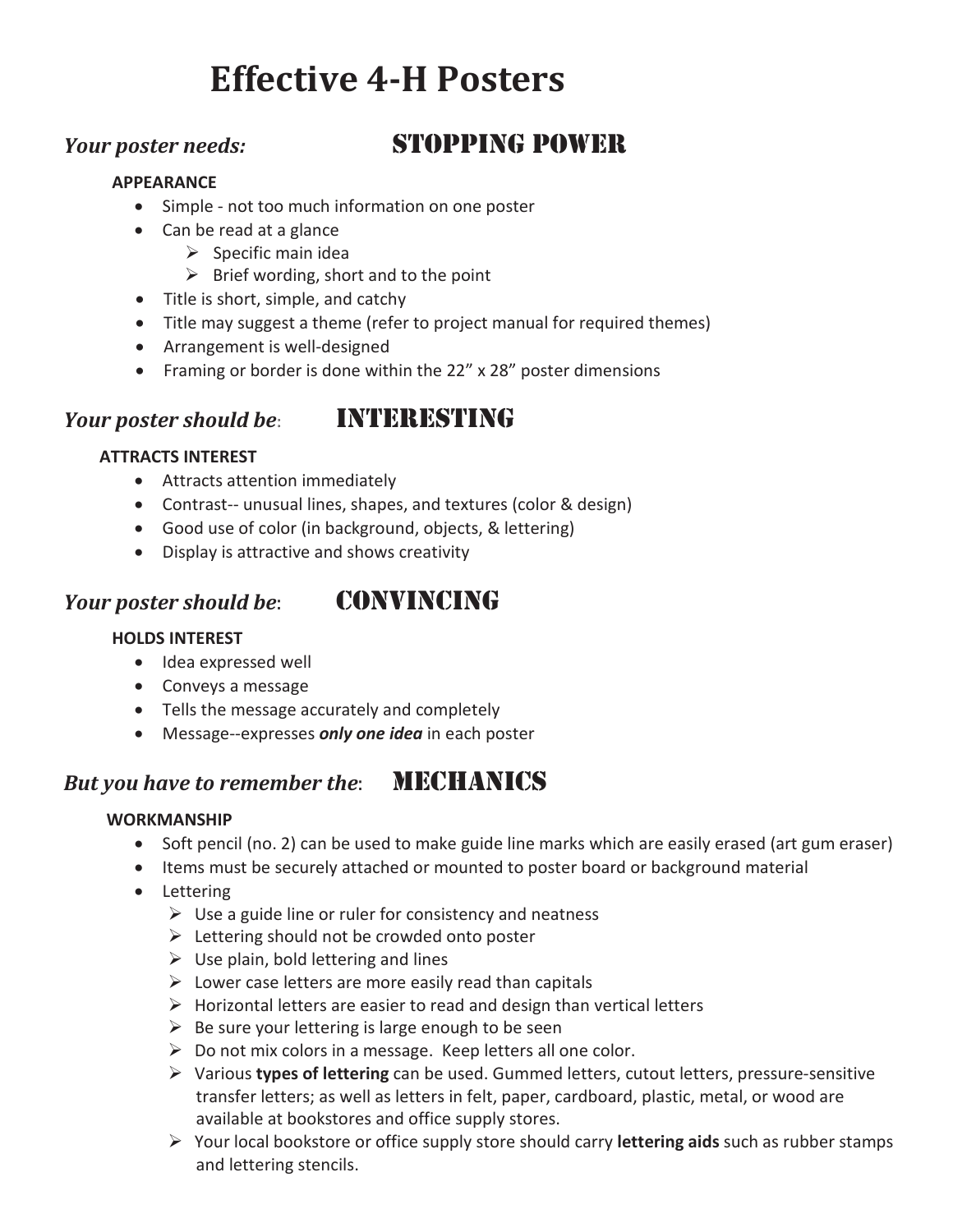- Color
	- $\triangleright$  Use neutral or soft colors for backgrounds (grays, greens, and blues in pastel shades are excellent background colors)
	- $\triangleright$  Color of lettering should contrast with background
	- $\triangleright$  Limit to two or three colors--usually it is best to select one lettering color to go with your overall background color. A third color may be used in small amounts for accent and attention.
	- $\triangleright$  Use bright, intense colors for the smaller areas and if possible for the center of interest. Red is a good accent color.

#### *Color combinations ranked in order for legibility:*

- 1. Black on yellow 5. Black on white 5. 9. White on black
- 
- 2. Green on white 6. Yellow on black 10. Red on yellow
- 
- 3. Blue on white 7. White on red 11. Green on red
- 4. White on blue **8.** White on orange 12. Red on green
- 
- 
- 
- 
- 

| <b>Accent</b><br>(least amount) | <b>Props</b><br>(happy medium) | <b>Background</b><br>(largest amount) |
|---------------------------------|--------------------------------|---------------------------------------|
| Green                           | Chartreuse                     | Light yellow                          |
| Violet                          | Lilac                          | Light Gray                            |
| Red                             | Pink or black                  | Light Gray                            |
| Blue                            | Light blue                     | Light gray                            |
| Blue and gray                   | Light blue                     | White                                 |
| Violet and white                | Medium gray                    | Pink                                  |
| Red                             | Ivory                          | Light yellow                          |
| Blue                            | Light blue                     | Chartreuse                            |
| Green                           | <b>Beige</b>                   | Light gray                            |
| Black and white                 | Light gray                     | Chartreuse                            |
| <b>Black and white</b>          | Medium blue                    | Light gray                            |
| Blue                            | Deep Pink                      | Light blue                            |
| <b>Black</b>                    | Orchid                         | Pink                                  |
| <b>Black</b>                    | Light green                    | Light yellow                          |
|                                 |                                |                                       |

Black | Medium blue | Light gray

Blue and silver Cream White

*Here is a list of color combinations which may help you to select colors for your poster. Some of the combinations may seem unusual but you will find they will work magic to attract and hold attention.*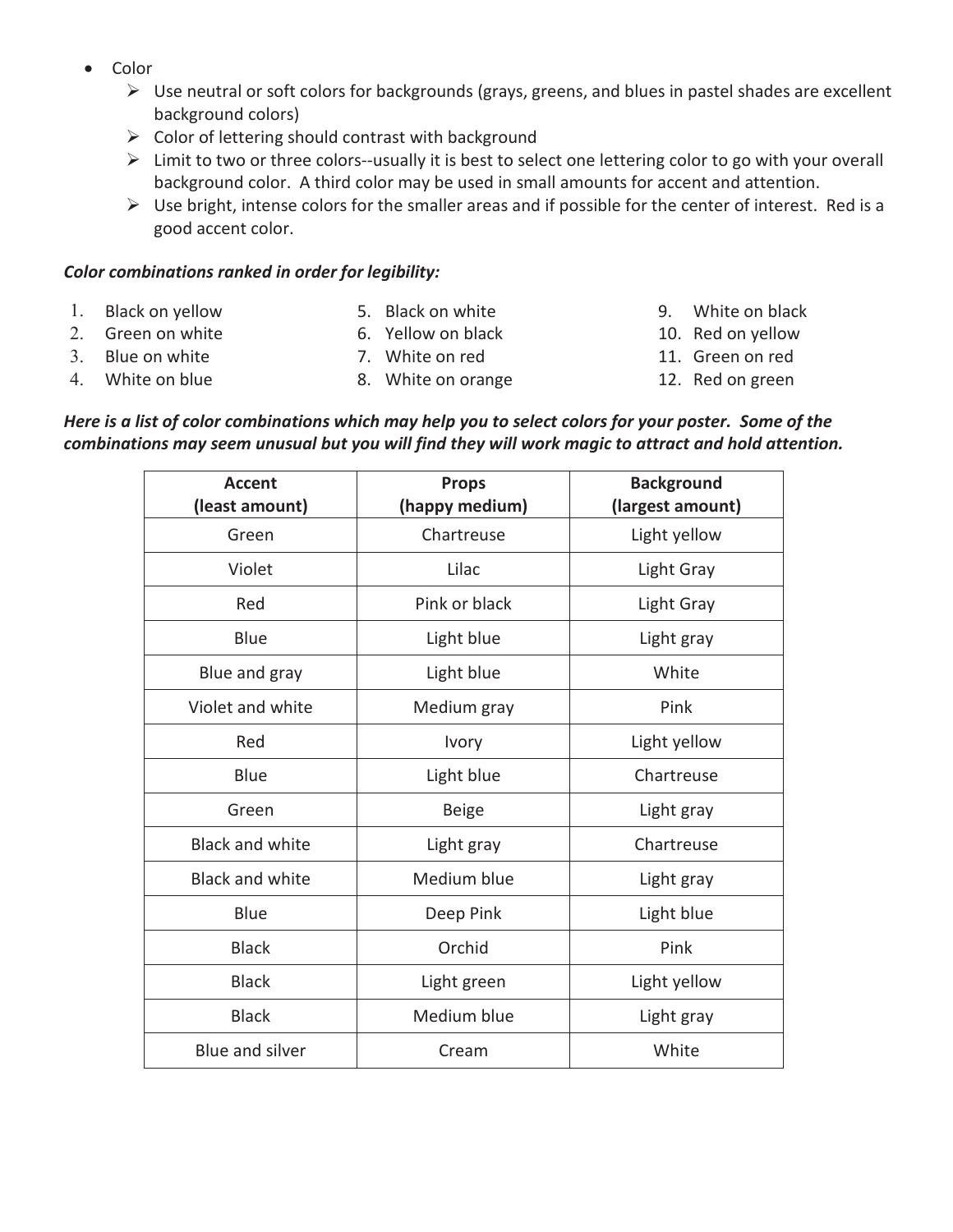### **DO! DO! DO!**

- Do keep it organized
- Do use correct spelling!
- Do use only one idea
- Do use devices to pull groups together (lines overlapping, color repeats, etc.)
- Do keep heavy materials from coming too close to top, bottom, or sides of the poster
- Do make lines (the viewer's eye) carry to main center of interest, not out of the poster
- Do make cuts evenly, paste cleanly, measure for centers and parallels

#### **DON'T! DON'T! DON'T!**

- Don't use staples, tacks, or tape
	- $\triangleright$  Tape is acceptable in a few areas (i.e., attaching leaves to poster)
- Don't use fluorescent poster board
- Don't create a poster with all words or all pictures
- Don't use complicated designs or naturalistic drawings
- Don't use several small centers of interest
- Don't use fine, threadlike writing or very small lettering
- Don't forget the need for good balance and proportion

#### **Need ideas?**

• Look at advertisements, billboards, theater signs, travel posters, and magazines